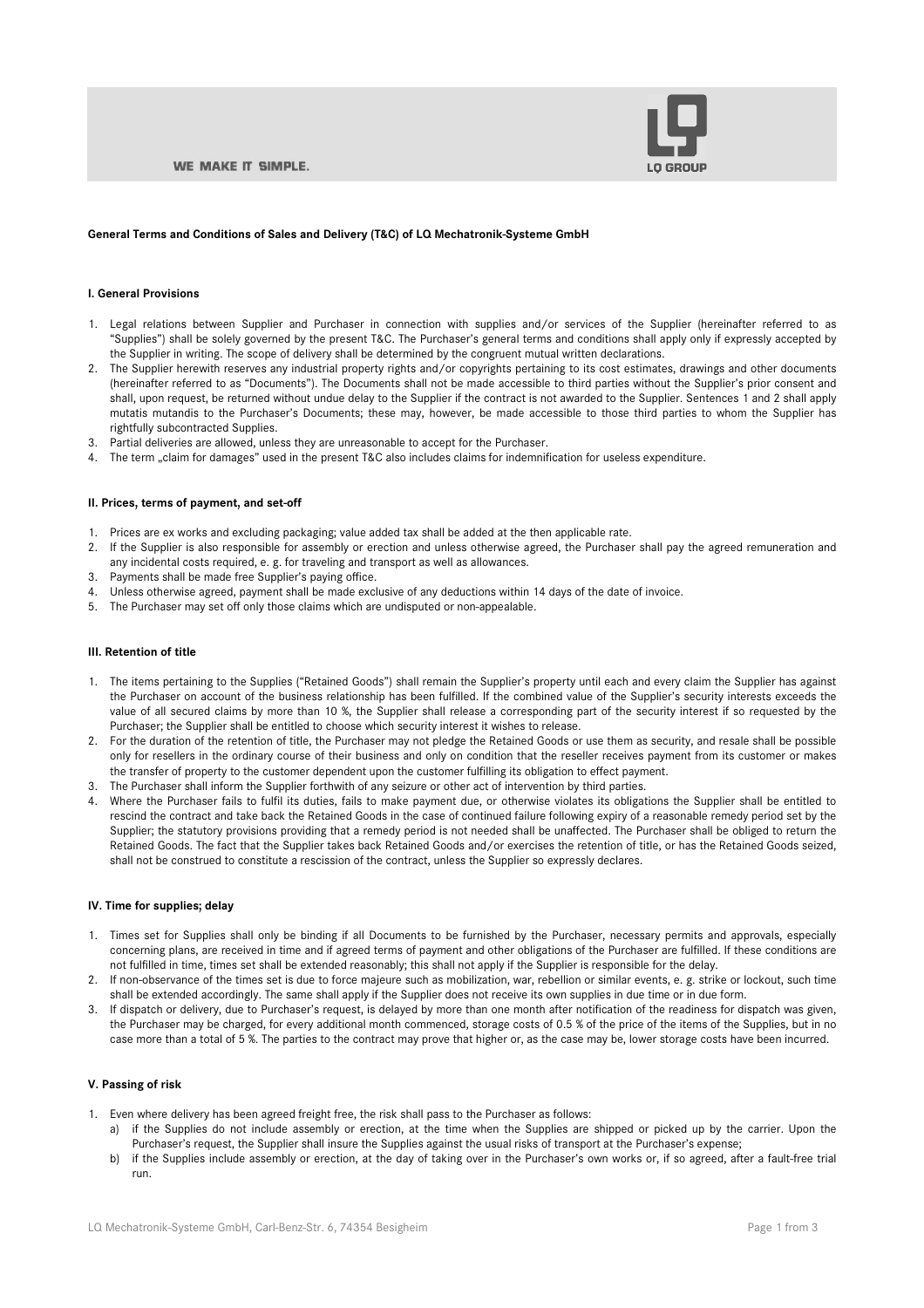2. The risk shall pass to the Purchaser if dispatch, delivery, the start or performance of assembly or erection, the taking over in the Purchaser's own works, or the trial run is delayed for reasons for which the Purchaser is responsible or if the Purchaser has otherwise failed to accept the Supplies.

## **VI. Receiving supplies**

The Purchaser shall not refuse to receive Supplies due to minor defects.

## **VII. Defects as to quality**

The Supplier shall be liable for defects as to quality as follows:

- 1. Defective parts or defective services shall be, at the Supplier's discretion, repaired, replaced or provided again free of charge, provided that the reason for the Defect had already existed at the time when the risk passed.
- 2. Claims for repair or replacement are subject to a statute of limitations of 12 months calculated from the start of the statutory statute of limitations; the same shall apply mutatis mutandis in the case of rescission and reduction. This shall not apply where longer periods are prescribed by law according to Sec. 438 para. 1 No. 2 (buildings and things used for a building), Sec. 479 para. 1 (right of recourse), and Sec. 634a para. 1 No. 2 (defects of a building) German Civil Code ("BGB"), in the case of intent, fraudulent concealment of the Defect or noncompliance with guaranteed characteristics (Beschaffenheitsgarantie). The legal provisions regarding suspension of the statute of limitations ("Ablaufhemmung", "Hemmung") and recommencement of limitation periods shall be unaffected.
- 3. Notifications of Defect by the Purchaser shall be given in written form without undue delay.
- 4. In the case of notification of a Defect, the Purchaser may withhold payments to an amount that is in a reasonable proportion to the Defect. The Purchaser, however, may withhold payments only if the subject-matter of the notification of the Defect involved is justified and incontestable. The Purchaser has no right to withhold payments to the extent that its claim of a Defect is time-barred. Unjustified notifications of Defect shall entitle the Supplier to demand reimbursement of its expenses by the Purchaser.
- 5. The Supplier shall be given the opportunity to repair or to replace the defective good ("Nacherfüllung") within a reasonable period of time.
- 6. If repair or replacement is unsuccessful, the Purchaser is entitled to rescind the contract or reduce the remuneration; any claims for damages the Purchaser may have according to No. 10 shall be unaffected.
- 7. There shall be no claims based on Defect in cases of insignificant deviations from the agreed quality, of only minor impairment of usability, of natural wear and tear, or damage arising after the passing of risk from faulty or negligent handling, excessive strain, unsuitable equipment, or claims based on particular external influences not assumed under the contract, or from non-reproducible software errors. Claims based on defects attributable to improper modifications or repair work carried out by the Purchaser or third parties and the consequences thereof are likewise excluded.
- 8. The Purchaser shall have no claim with respect to expenses incurred in the course of supplementary performance, including costs of travel, transport, labor, and material, to the extent that expenses are increased because the subject-matter of the Supplies has subsequently been brought to another location than the Purchaser's branch office, unless doing so complies with the normal use of the Supplies.
- 9. The Purchaser's right of recourse against the Supplier pursuant to Sec. 478 BGB is limited to cases where the Purchaser has not concluded an agreement with its customers exceeding the scope of the statutory provisions governing claims based on Defects. Moreover, No. 8 above shall apply mutatis mutandis to the scope of the right of recourse the Purchaser has against the Supplier pursuant to Sec. 478 para. 2 BGB.
- 10. The Purchaser shall have no claim for damages based on Defects. This shall not apply to the extent that a Defect has been fraudulently concealed, the guaranteed characteristics are not complied with, in the case of loss of life, bodily injury or damage to health, restrictions to liberty and/or intentionally or grossly negligent breach of contract on the part of the Supplier. The above provisions do not imply a change in the burden of proof to the detriment of the Purchaser. Any other or additional claims of the Purchaser exceeding the claims provided for in this Article VIII, based on a Defect, are excluded.

### **VIII. Industrial property rights and copyright; defects in title**

- 1. Unless otherwise agreed, the Supplier shall provide the Supplies free from third parties' industrial property rights and copyrights (hereinafter referred to as "IPR") with respect to the country of the place of delivery only. If a third party asserts a justified claim against the Purchaser based on an infringement of an IPR by the Supplies made by the Supplier and used in conformity with the contract, the Supplier shall be liable to the Purchaser within the time period stipulated in Article VIII No. 2 as follows:
	- a) The Supplier shall choose whether to acquire, at its own expense, the right to use the IPR with respect to the Supplies concerned or whether to modify the Supplies such that they no longer infringe the IPR or replace them. If this would be impossible for the Supplier under reasonable conditions, the Purchaser may rescind the contract or reduce the remuneration pursuant to the applicable statutory provisions.
	- b) The Supplier's liability to pay damages is governed by Article X.
	- c) The above obligations of the Supplier shall apply only if the Purchaser (i) immediately notifies the Supplier of any such claim asserted by the third party in written form, (ii) does not concede the existence of an infringement and (iii) leaves any protective measures and settlement negotiations to the Supplier's discretion. If the Purchaser stops using the Supplies in order to reduce the damage or for other good reason, it shall be obliged to point out to the third party that no acknowledgement of the alleged infringement may be inferred from the fact that the use has been discontinued.
- 2. Claims of the Purchaser shall be excluded if it is responsible for the infringement of an IPR.
- 3. Claims of the Purchaser are also excluded if the infringement of the IPR is caused by specifications made by the Purchaser, by a type of use not foreseeable by the Supplier or by the Supplies being modified by the Purchaser or being used together with products not provided by the Supplier.
- 4. In addition, with respect to claims by the Purchaser pursuant to No. 1 a) above, Article VIII Nos. 4, 5, and 9 shall apply mutatis mutandis in the event of an infringement of an IPR.
- 5. Where other defects in title occur, Article VIII shall apply mutatis mutandis.
- 6. Any other claims of the Purchaser against the Supplier or its agents or any such claims exceeding the claims provided for in this Article IX, based on a defect in title, are excluded.